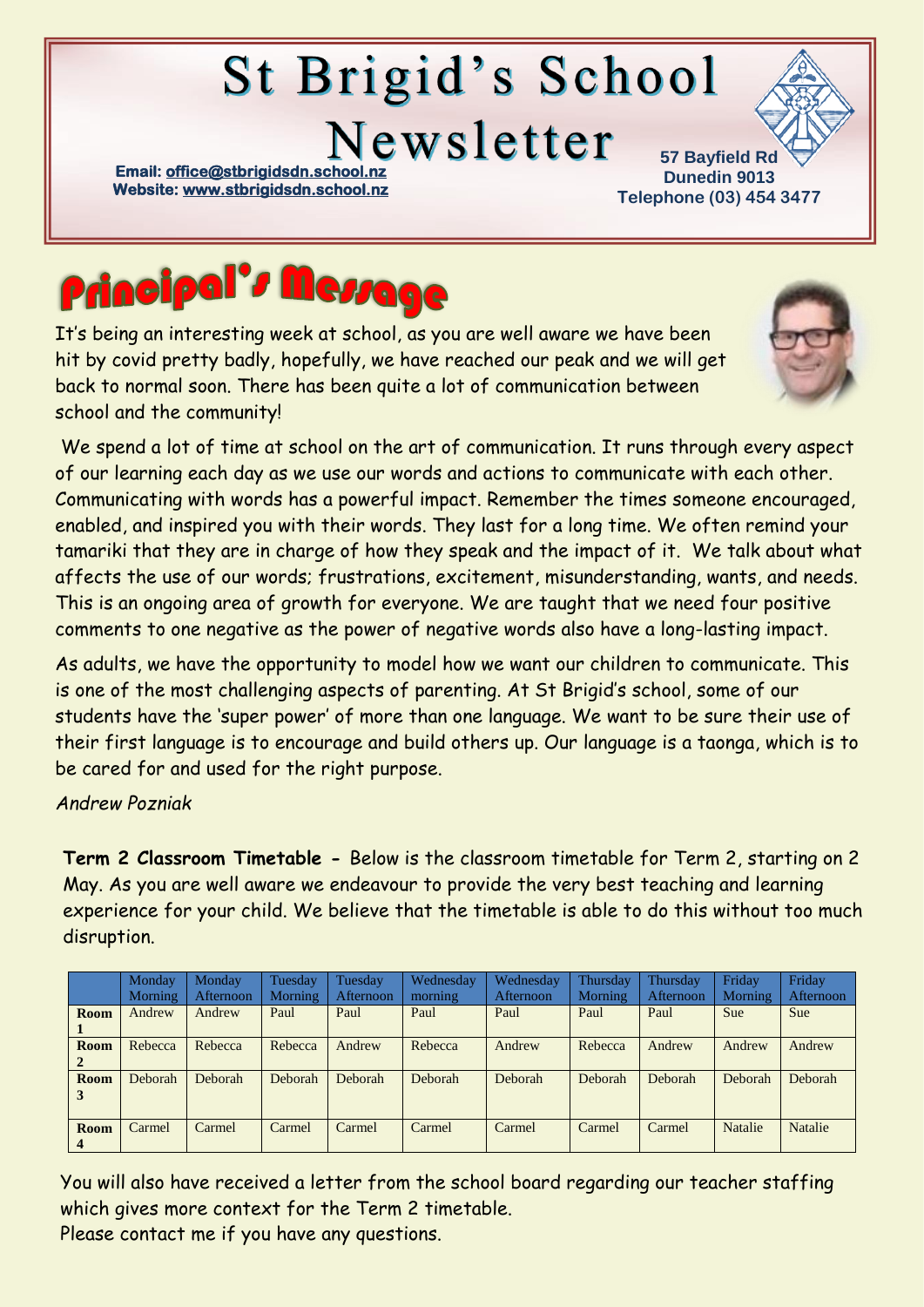*8 April 2022*

#### St Brigid's Values & House Awards

For the obvious reason, there were no House group or value awards this week.

#### Covid-19 Information

New Zealand remains at red.

Currently, as mentioned above, Covid has swept through the school and we have been working at around 25% of the school roll. We have really appreciated your support in relation to Covid, ask that you bear with us, and be patient as we do everything that we can to keep our school running and our kids safe. This does mean that we are having to be really careful with children that display any symptoms such as runny nose, coughing, sore throat so we will contact you immediately to collect your child if they show any of the above symptoms.

If you do happen to have a positive case within your household, please let us know asap as it helps us to manage the spread the best that we can. We really appreciate the communication with families.

Once again, thank you for your support, we are working extremely hard to keep your children safe and the school running as 'normal' as possible.

# SOME IMPORTANT DATES FOR 2022

Term 1 Thursday 4th February- Thursday 14 April Term 2 Monday 2nd May - Friday 8th July Term 3 Monday 25<sup>th</sup> July -Friday 30th September Term 4 Monday 17th October – Thursday 15th December

#### *HEACHER ONLY DAY'S:*

The Ministry of Education required us to take 8 teacher-only days between 2020 and 2022. As per MOE requirements, the days will be focused on one or some of the following points: \*Teachers strengthen their understanding of the use of assessment tools for learning and teaching;

\*Teachers have been part of a Kahui Ako and participating in Kahui Ako professional development

As a result of this we will be taking two teacher only days on Friday 3<sup>rd</sup> June (The Friday before Queen's Birthday), and Monday 27<sup>th</sup> of June (The Monday after Matariki public holiday)

## **Devices**

All chromebooks and iPads must be returned by Thursday 14 April for insurance purposes. Please send them back when your child returns to school.

If you are still isolating, arrangements will be made to collect them.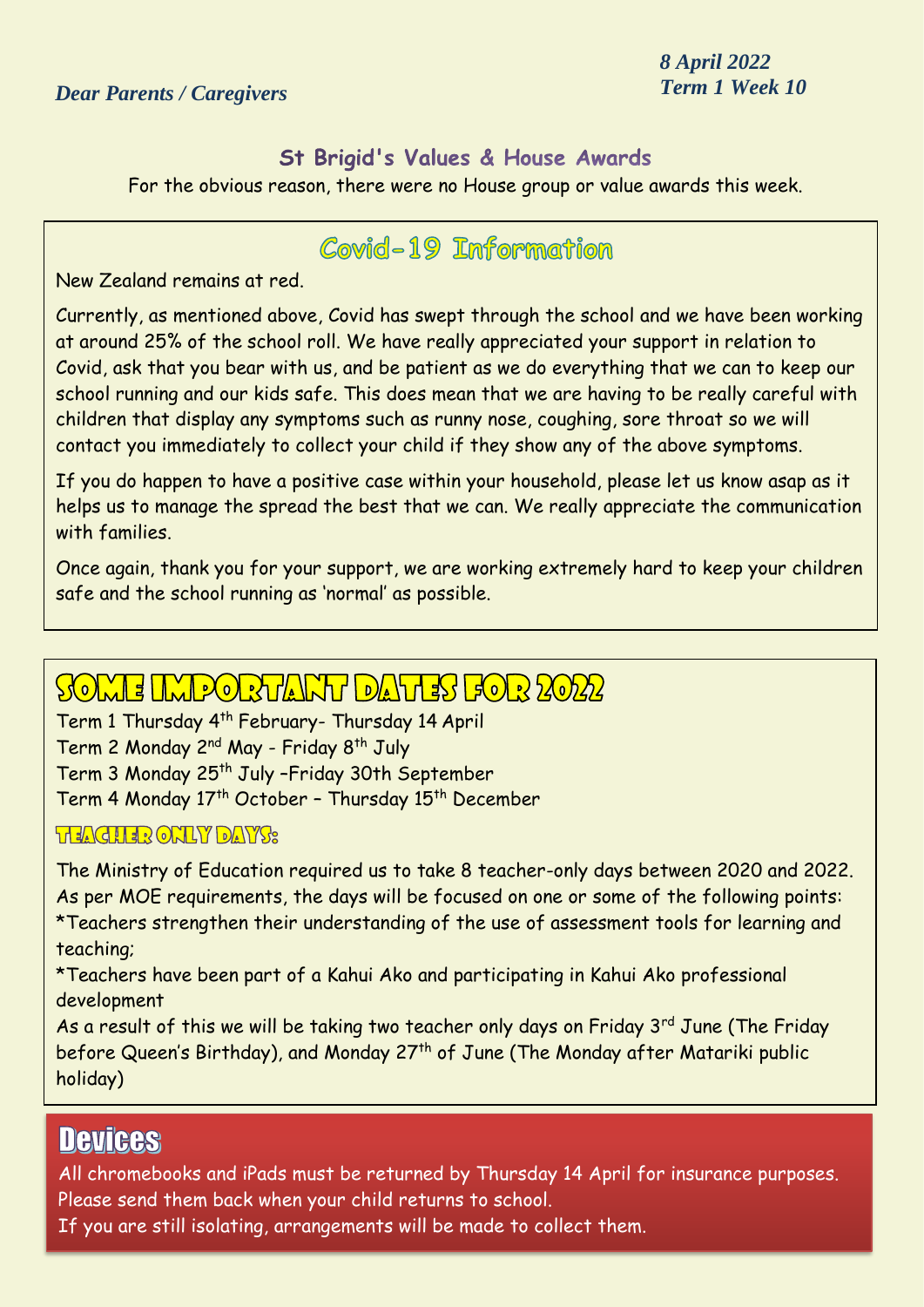| What's on Next Week |                         |  |  |  |  |  |
|---------------------|-------------------------|--|--|--|--|--|
| Sun 10 April        | Palm Sunday Mass        |  |  |  |  |  |
| Mon 11 -            | Holy Week               |  |  |  |  |  |
| Thurs 14            |                         |  |  |  |  |  |
| April               |                         |  |  |  |  |  |
| Tues 12             | Futsal - Superstars     |  |  |  |  |  |
| April               |                         |  |  |  |  |  |
| Wed 13              | Futsal - Strikers       |  |  |  |  |  |
| April               |                         |  |  |  |  |  |
| Thurs 14            | Last Day of Term 1      |  |  |  |  |  |
| April               |                         |  |  |  |  |  |
| What's on Next Term |                         |  |  |  |  |  |
| Mon 2 May           | Term 2 Begins           |  |  |  |  |  |
| Fri 3 June          | <b>Teacher Only Day</b> |  |  |  |  |  |
| <b>Mon 27</b>       | <b>Teacher Only Day</b> |  |  |  |  |  |
| June                |                         |  |  |  |  |  |

## **R. E. COMMENT**

*5 th* Saint Vincent Ferrer 7 th Saint John Baptist de la Salle Prayer for the 5<sup>th</sup> week of Lent

Tender and loving God, your gift of friendship lifts our hearts in hope and gratitude. Our relationship with you calls us to relationship with our friends and with all those in our community.



Continue your friendship with us, Lord. Lift us up and keep us faithful in friendship to one another and that your healing ways may shine through in the world.

AMEN.



Due to the school Covid outbreak, we did not take part in any sport this week

Holy Week begins on Sunday 10<sup>th</sup> April and ends on Saturday 16<sup>th</sup> April this covers the last week of term. We will be celebrating Holy Week in a limited capacity between April 10<sup>th</sup> and the 16<sup>th</sup>.

Caritas Challenge week has been postponed until next term

## Winter School uniform

Term 2 starts on Monday 2<sup>nd</sup> May and the children need to wear their winter uniforms. This is:

**Girls -** Navy jersey School Pinafore or Navy track pants Long sleeved white shirt or skivvy Navy tights or long navy socks Black Shoes Navy blue hair ties, clips, and ribbons.

**Boys-** Navy jersey, Navy track pants or winter shorts Long sleeved grey shirt or grey or white skivvy Grey Socks Black Shoes

**General** – no coloured logos or stripes on track pants or shoes.

Sunhats are not required in Terms 2 & 3. Please make sure your child comes to school with a jacket as Dunedin winters can be very unpredictable.

> Kind regards Andrew Pozniak